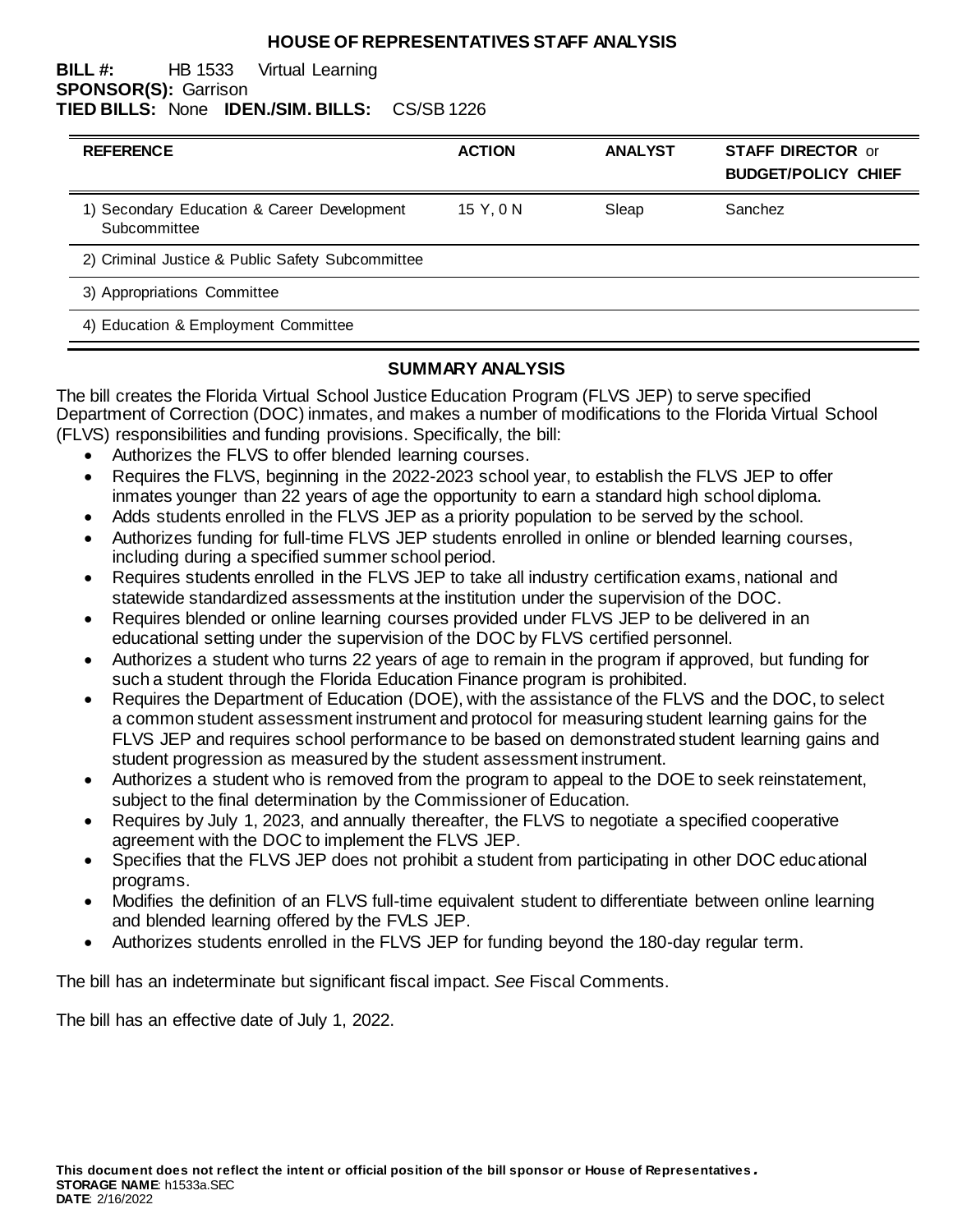### **FULL ANALYSIS**

## **I. SUBSTANTIVE ANALYSIS**

### A. EFFECT OF PROPOSED CHANGES:

### **Present Situation**

#### Digital Learning

In 2011, the Florida Legislature created the Digital Learning Now Act to provide all kindergarten through grade 12 students with access to multiple high quality part-time and full-time digital learning options, including:<sup>1</sup>

- Part-time or full-time virtual charter school instruction.
- Florida Virtual School (FLVS).
- School district operated part-time or full-time virtual instruction program options.
- Other online and blended courses.

### *Blended Learning*

School districts and charter schools may deliver blended learning courses consisting of both traditional classroom and online instructional techniques.<sup>2</sup> Students in a blended learning course must be full-time students of the school, and the funding, performance, and accountability requirements for blended learning courses are the same as those for traditional courses.<sup>3</sup> District virtual schools, virtual charter schools, and the FLVS are not expressly authorized to offer blended learning courses.<sup>4</sup>

#### *Virtual Learning*

Florida defines a virtual instruction program as a program of instruction provided in an interactive learning environment created through technology in which students are separated from their teachers by time or space, or both.<sup>5</sup>

Virtual learning has grown significantly over the last decade and, more recently, was thrust into the spotlight because of the shift to remote instruction caused by the COVID-19 pandemic.<sup>6</sup> In comparing Fiscal Years 2019-2020 to 2020-2021, virtual FTE enrollment in Florida increased almost 120 percent and district-developed virtual instruction programs experienced an enrollment of 18,594 students for an increase of 639 percent.<sup>7</sup>

The Florida Virtual School

3 *Id*.

l

**STORAGE NAME**: h1533a.SEC **PAGE: 2** [https://www.myfloridahouse.gov/Sections/Documents/loaddoc.aspx?PublicationType=Committees&CommitteeId=3094&Session=20](https://www.myfloridahouse.gov/Sections/Documents/loaddoc.aspx?PublicationType=Committees&CommitteeId=3094&Session=2021&DocumentType=Meeting%20Packets&FileName=pka%203-2-21.pdf) [21&DocumentType=Meeting%20Packets&FileName=pka%203-2-21.pdf.](https://www.myfloridahouse.gov/Sections/Documents/loaddoc.aspx?PublicationType=Committees&CommitteeId=3094&Session=2021&DocumentType=Meeting%20Packets&FileName=pka%203-2-21.pdf) 

<sup>&</sup>lt;sup>1</sup> Sections 1002.321(4) and 1002.455, F.S.

<sup>2</sup> Sections 1003.498(1) and 1002.33(7)(a)2.b., F.S.

<sup>4</sup> Section 1011.61, F.S.

<sup>5</sup> Section 1002.45(1)(a)2., F.S.

<sup>6</sup> Education Commission of the States, *A Policymaker's Guide to Virtual Schools* (Nov. 2021), *available at* [https://www.ecs.org/wp](https://www.ecs.org/wp-content/uploads/Policymakers-Guide-to-Virtual-Schools.pdf)[content/uploads/Policymakers-Guide-to-Virtual-Schools.pdf.](https://www.ecs.org/wp-content/uploads/Policymakers-Guide-to-Virtual-Schools.pdf) 

<sup>7</sup> Florida House of Representatives, PreK-12 Appropriations Subcommittee March 2, 2021 Meeting, *Overview of K-12 Virtual Instruction*, at 52, *available at*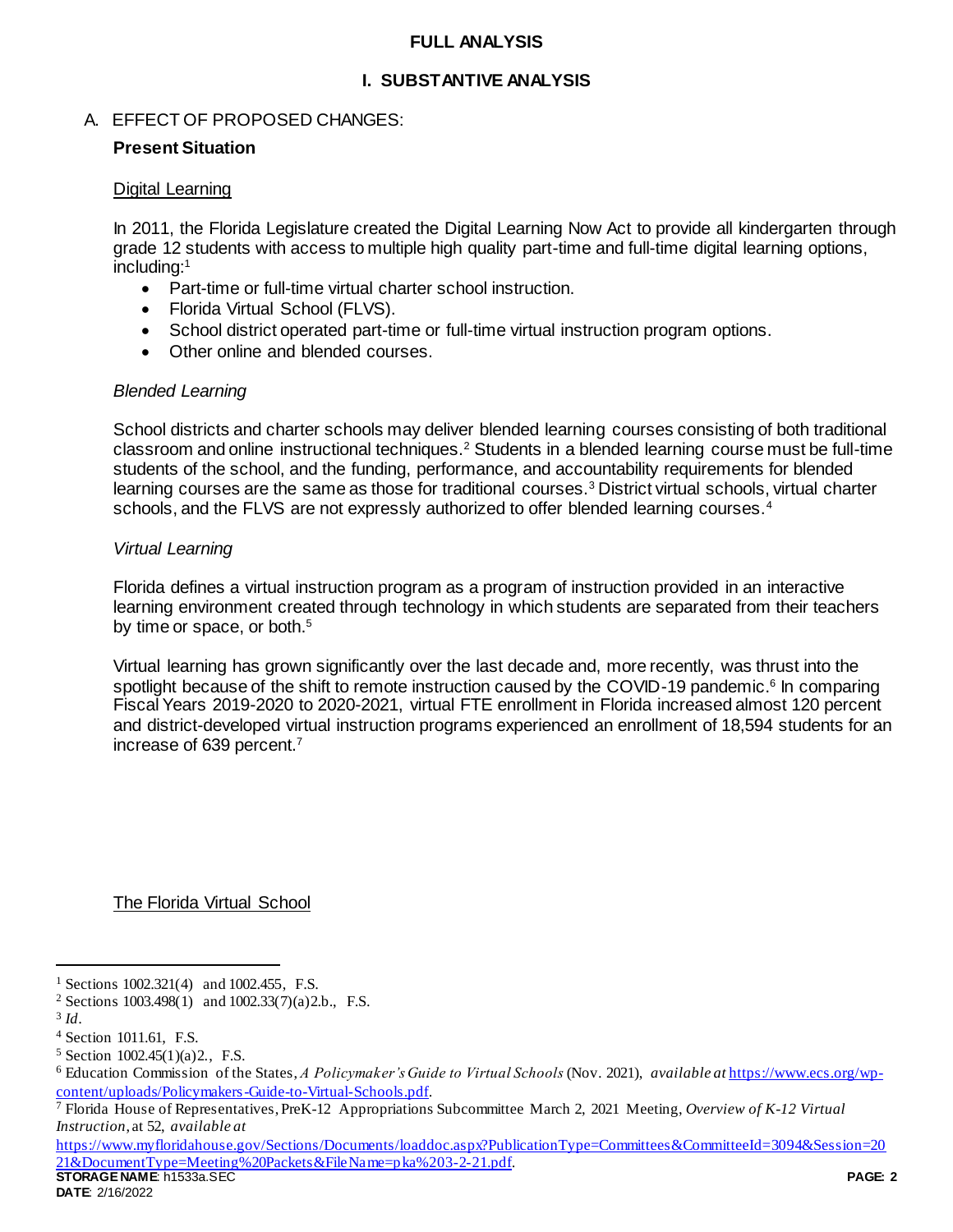The FLVS was established to develop and deliver online and distance learning education,<sup>8</sup>and is part of Florida's public school system.<sup>9</sup> The Commissioner of Education (commissioner) is charged with monitoring the FLVS.<sup>10</sup> The FLVS is required to serve any student in the state who meets the profile for success, giving priority to students:<sup>11</sup>

- Who need expanded access to courses in order to meet their educational goals.
- Seeking accelerated access to obtain a high school diploma at least one semester early.
- Who are children of an active duty member of the United States Armed Forces whose home of record or state of legal residence is Florida.

#### *Governance*

The FLVS is governed by a Board of Trustees (BOT), comprised of seven members appointed by the Governor to 4-year staggered terms that must, among other requirements:<sup>12</sup>

- Be responsible for the development of a state-of-the-art technology-based education delivery system that is cost-effective, educationally sound, marketable, and self-sufficient.
- Aggressively seek avenues to generate revenue to support future endeavors, and enter into agreements with distance learning providers.
- Be responsible for the administration and control of all local school funds.
- Administer and maintain personnel programs for all employees.
- Establish priorities for student enrollment.
- Maintain financial records and accounts.

The BOT must submit an annual report to the Governor, the Legislature, the State Board of Education, and the commissioner that addresses the FLVS and FLVS Global.<sup>13</sup> The report must include the required annual financial audit of its accounts and records, and describe operations, marketing, accomplishments, recommendations regarding the unit cost of providing services to students, and recommendations regarding an accountability mechanism to assess the effectiveness of the services provided.<sup>14</sup>

### *Operations*

The FLVS is authorized to provide full-time and part-time instruction for students in kindergarten through grade 12.<sup>15</sup> Public school students receiving full-time instruction by the FLVS must take all required statewide assessments and students receiving part-time instruction in courses requiring statewide end-of-course assessments must take all required assessments. <sup>16</sup> In addition, the FLVS offers a comprehensive selection of courses that fulfill all state standards, including core courses, world language electives, Advanced Placement, Advanced International Certificate of Education, and Career and Technical Education (CTE) courses.<sup>17</sup>

As a public school, the FLVS is required to provide full-time enrolled students, regardless of disability, with an equal opportunity to participate in and benefit from the school's education program.<sup>18</sup>

The FLVS must receive a school grade for students receiving full-time instruction.<sup>19</sup>

l

<sup>8</sup> Section 1002.37(1)(a), F.S.

<sup>9</sup> Section 1000.04(5), F.S.

<sup>10</sup> Section 1002.37(1)(a), F.S.

<sup>&</sup>lt;sup>11</sup> Section 1002.37(1)(b)1.-3., F.S.

<sup>12</sup> Section 1002.37(2), F.S.

<sup>13</sup> Section 1002.37(7)(a), F.S.

<sup>&</sup>lt;sup>14</sup> Section 1002.37(7)(a)-(e), F.S.

<sup>15</sup> Section 1002.37(9)(a), F.S.

 $16$  Section 1002.37(10)(a)-(b), F.S.

<sup>17</sup> Florida Virtual School, *FLVS Full Time Courses*[, https://www.flvs.net/full-time/courses](https://www.flvs.net/full-time/courses) (last visited Feb. 11, 2022).

<sup>18</sup> Section 1003.57(5), F.S.

<sup>19</sup> Section 1002.37(11), F.S.

**STORAGE NAME**: h1533a.SEC **PAGE: 3**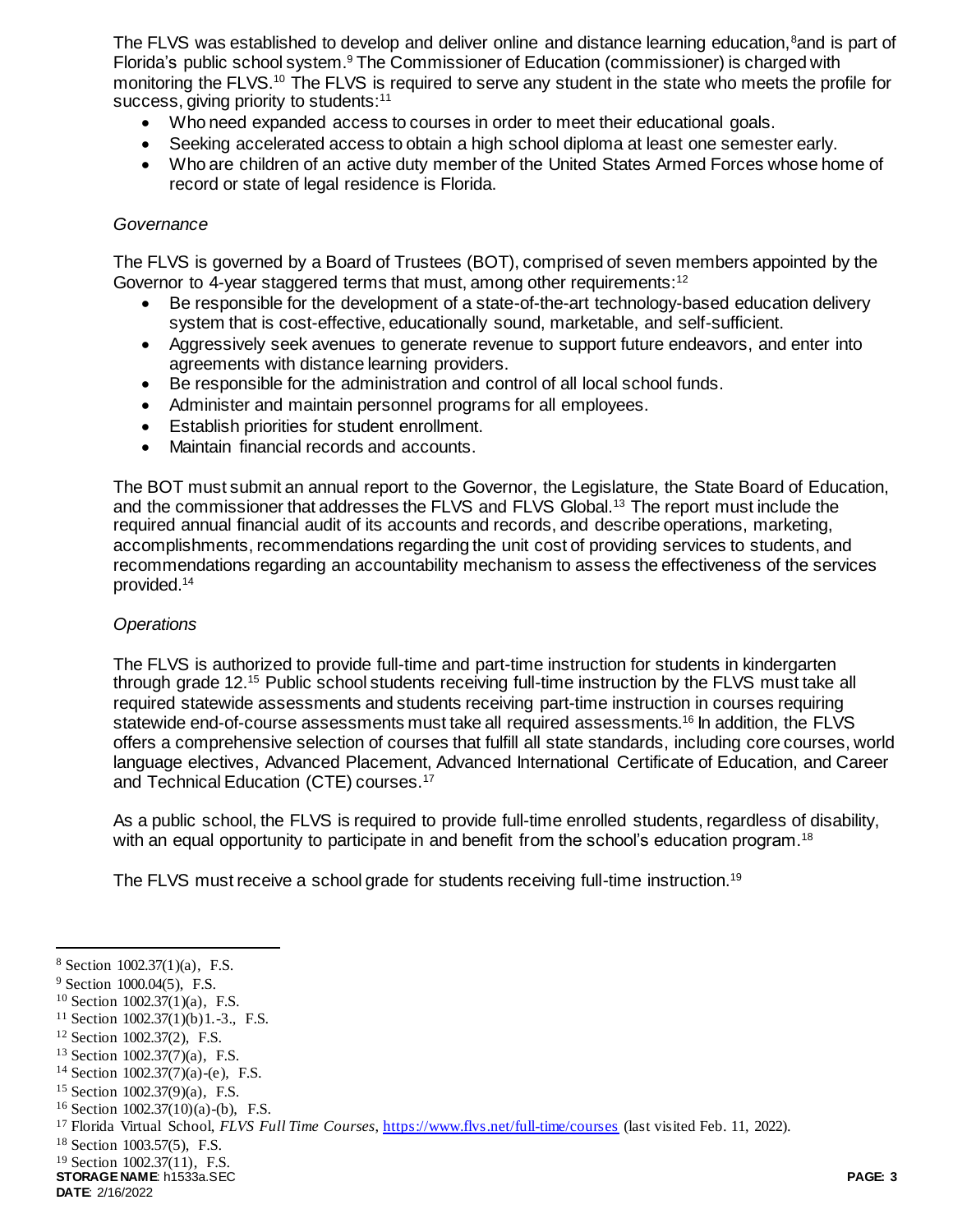Students enrolled full-time may earn a standard high school diploma from the FLVS, however, the FLVS does not currently offer a General Education Development (GED) high school equivalency diploma program.<sup>20</sup>

During the 2019-2020 school year, the FLVS served 12,567 full-time students and over 360,753 semester courses were completed by part-time students.<sup>21</sup>

# *Funding*

The Florida Education Finance Program (FEFP) is the primary mechanism for funding the operating costs of the FLVS. Under the FEFP, financial support for education is based on the full-time equivalent (FTE) student membership in public schools.<sup>22</sup> An FTE student in a virtual instruction program, virtual charter school, or the FLVS is funded on performance and only funded if the student completes the course with a passing grade or credits earned.<sup>23</sup>

Student membership in programs scheduled for more than 180 days is limited to students enrolled in Department of Juvenile Justice (DJJ) education programs, the FLVS, and other specified virtual instruction programs.<sup>24</sup> Funding on the basis of FTE membership beyond the 180-day regular term is provided only for students enrolled in DJJ programs. 25

# Department of Corrections

The mission of the Florida Department of Corrections (DOC) is to provide a continuum of services to meet the needs of those entrusted to its care, creating a safe and professional environment with the outcome of reduced victimization, safer communities, and an emphasis on the premium of life.<sup>26</sup> One aspect of the DOC's responsibility to affect positive results for the reintegrating population and for Florida's communities is to operate the Correctional Education Program (CEP).<sup>27</sup>

# *Correctional Education Program*

The CEP must be composed of the educational facilities and services of all institutions and facilities housing inmates operated by the DOC.<sup>28</sup> The responsibilities of the CEP, in part, include:<sup>29</sup>

- Developing guidelines for collecting education-related information during the inmate reception process and for disseminating such information to specified staff.
- Monitoring, assessing, and reporting inmate education program services as required.
- Approving educational programs and developing procedures for admission.
- Entering into agreements, as appropriate, with colleges, universities, and public or private school districts, including charter schools and the FLVS.
- Developing and maintaining complete and reliable statistics on the number of high school equivalency diplomas and vocational certificates issued by each institution.
- Selecting programs to add or delete from the vocational curriculum.

 $\overline{a}$ 

[https://www.fldoe.org/core/fileparse.php/7508/urlt/2122FTEGeneralInstructions.pdf.](https://www.fldoe.org/core/fileparse.php/7508/urlt/2122FTEGeneralInstructions.pdf) 

**STORAGE NAME**: h1533a.SEC **PAGE: 4 DATE**: 2/16/2022

<sup>20</sup> Email from Mike Miller, Florida Virtual School, RE: FLVS and GED (Jan. 28, 2022). *see also* Florida Virtual School, *FLVS Full Time Frequently Asked Questions*[, https://www.flvs.net/full-time/more](https://www.flvs.net/full-time/more) (last visited Feb. 11, 2022).

<sup>21</sup> Florida Department of Education, *Florida's Public Virtual Education Programs Fact Sheet* (Sept. 2021), *available at* [https://www.fldoe.org/core/fileparse.php/5606/urlt/Virtual-Sept.pdf.](https://www.fldoe.org/core/fileparse.php/5606/urlt/Virtual-Sept.pdf)

<sup>22</sup> Section 1002.37(3), F.S.

<sup>&</sup>lt;sup>23</sup> Florida Department of Education, Bureau of PK-20 Education Data Warehouse and Office of Funding and Financial Reporting, *Full-time Equivalent (FTE) General Instructions 2021-22*, at 39, *available at* 

<sup>&</sup>lt;sup>24</sup> Section 1011.61(1)(c)2., F.S.

<sup>25</sup> Section 1011.62(1)(f)4., F.S.

<sup>26</sup> Florida Department of Corrections, *About the Florida Department of Corrections*[, http://www.dc.state.fl.us/about.html](http://www.dc.state.fl.us/about.html) (last visited Feb. 11, 2022).

<sup>27</sup> Florida Department of Corrections, Agency Analysis of 2022 Senate Bill 1226, pg.2 (Jan. 26, 2022).

<sup>28</sup> Section 944.801(1), F.S.

<sup>29</sup> Section 944.801(3)(a)-(l), F.S.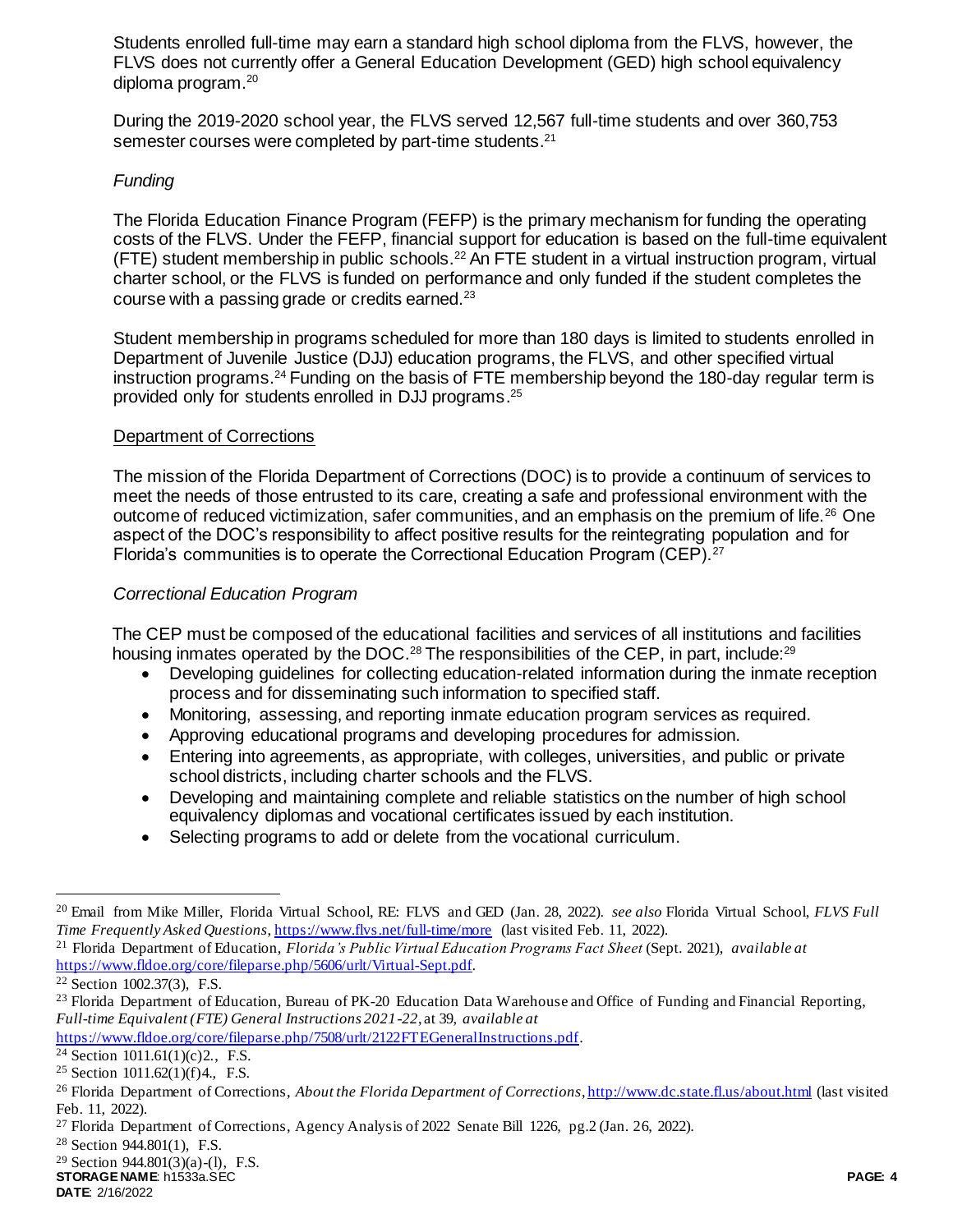- Ensuring that every inmate who has 2-years or more remaining to serve on their sentence and who lacks basic and functional literacy skills<sup>30</sup> attends not fewer than 150 hours of sequential instruction in a correctional adult basic education program.<sup>31</sup>
- Recommending the award of additional incentives for inmates who receive a high school equivalency diploma or a vocational certificate.
- Ensuring that all education staff are certified in accordance with the Department of Education (DOE) standards.

The CEP is established in 51 state-operated institutions and seven privately owned facilities across Florida.<sup>32</sup> The program is designed to prepare students for the GED examination and receipt of a State of Florida high school equivalency diploma in accordance with the DOE adult education curriculum frameworks and performance standards.<sup>33</sup> In partnership with Florida's state and technical colleges, the CEP also offers CTE programs which are aligned with DOE curriculum frameworks and performance standards and rely on labor market analyses to evaluate program implementation and viability.<sup>34</sup> In addition to the opportunity to complete the GED and a variety of CTE certifications, the DOC offers job assignment credentialing programs that provide job-related instruction and industry-related credentials designed to improve the employability of Florida's workforce.<sup>35</sup> The DOC holds active and outcomebased agreements and contracts with community providers, universities, and colleges to provide credits and credentials leading to licensure within existing training courses in several state-operated institutions.<sup>36</sup>

Participation in the CEP is not mandatory and is at the discretion of the inmate.<sup>37</sup> The CEP is designed as an adult general education program and operates by an assessment-based student progress monitoring using the Tests of Adult Basic Education (TABE) to gauge academic skills and readiness for the GED exam. <sup>38</sup> Educational services are directed to inmates with the most critical need. The CEP educational approach has been deliberately developed to address the educational needs of incarcerated adults while avoiding some of the challenges of treating them as youthful learners.<sup>39</sup>

Not considered to be primarily an educational agency, but rather the state corrections agency for adjudicated adults, the CEP does not receive funding through the FEFP, tabulate grade point averages, monitor credit accrual, nor retain or issue official transcripts for adult students.<sup>40</sup>

During Fiscal Year 2020-2021, a total of 14,877 inmates participated in academic education programs resulting in the conferring of 812 GEDs with an operational cost of approximately \$1,300 per student.<sup>41</sup> As measured through progress monitoring, 3,968 students made the following learning gains:<sup>42</sup>

- 45.2 percent demonstrated gains of one or more levels in mathematics;
- 54.1 percent advanced one or more levels in reading; and
- 51 percent showed academic gains of one or more levels in language.

Traditionally, the DOC tends to concentrate educational needs on the younger demographic,

 $\overline{a}$ 

- <sup>36</sup> *Id*. at 4 <sup>37</sup> *Id*. at 2
- <sup>38</sup> *Id*.
- <sup>39</sup> *Id.*
- <sup>40</sup> *Id*.
- <sup>41</sup> *Id*. at 3

<sup>&</sup>lt;sup>30</sup> "Functional literacy," which is also referred to as "intermediate adult basic education," means the demonstration of academic competence from 6.0 through 8.9 educational grade levels as measured by means approved for this purpose by the State Board of Education. Section 1004.02(15), F.S.

<sup>&</sup>lt;sup>31</sup> "Adult basic education" means courses of instruction designed to improve the employability of the state's workforce through instruction in mathematics, reading, language, and workforce readiness skills at grade level equ ivalency. Section 1004.02(1), F.S. <sup>32</sup> Florida Department of Corrections, Agency Analysis of 2022 Senate Bill 1226, pg.2 (Jan. 26, 2022).

<sup>33</sup> *Id*.

<sup>34</sup> *Id.*

<sup>35</sup> *Id*.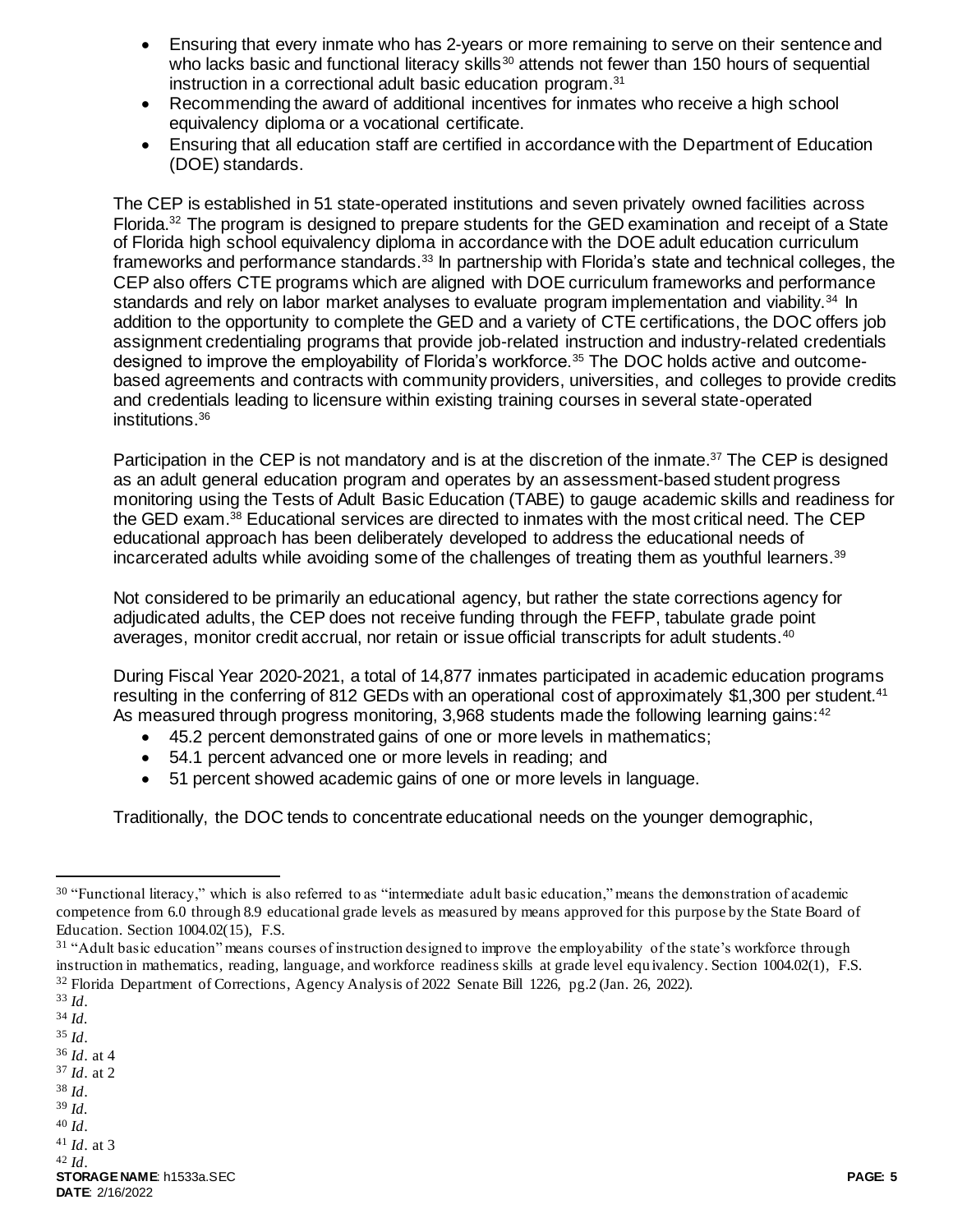especially those who qualify under the Federal Individuals with Disabilities Education Act (IDEA) and are entitled to education services until the age of 22.<sup>43</sup> Not all inmates under 22 years of age qualify for special education services, but for those that do, the DOC provides the required accommodations and modifications.<sup>44</sup>

Currently there are 1,634 inmates under 22 years of age housed at 100 various institutions across the State. <sup>45</sup> Of these, 1,196 are listed as not having a confirmed or verified high school diploma or GED, and 206 are currently in restrictive housing or a disciplinary confinement setting.<sup>46</sup> The highest level of education claimed is as follows: 47

| <b>Grade Level</b>    | <b>Number of Inmates</b> |
|-----------------------|--------------------------|
| Fourth                | 2                        |
| Fifth                 | $\overline{2}$           |
| <b>Sixth</b>          | 15                       |
| Seventh               | $\overline{25}$          |
| Eight                 | 89                       |
| <b>Ninth</b>          | 147                      |
| Tenth                 | 205                      |
| Eleventh              | 258                      |
| <b>Twelfth</b>        | 126                      |
| First Year of College | 1                        |
| None                  | 256                      |
| Unknown               | 70                       |
| <b>Total</b>          | 1196                     |

Within this demographic, 380 inmates are verified to have cognitive disabilities and are federally required to receive special education services. Of the 380 special education eligible inmates, 133 refused services and programming.<sup>48</sup>

## **Effect of Proposed Changes**

### *Florida Virtual School Justice Education Program*

The bill creates the Florida Virtual School Justice Education Program (FLVS JEP) to offer inmates younger than 22 years of age housed in institutions and facilities operated by, or under the supervision of, the DOC the opportunity to earn a standard high school diploma. The bill requires FLVS to establish the FLVS JEP beginning in the 2022-2023 school year.

FLVS JEP courses must be delivered in an educational setting under the supervision of the DOC by FLVS-certified personnel who provide instruction through online courses or through blended learning courses consisting of both traditional classroom and online instructional techniques. The bill requires students in blended learning courses under FLVS JEP to be full-time students, and requires the funding, performance, and accountability requirements for blended learning courses under FLVS JEP to be the same as those for traditional classroom courses.

The bill requires FLVS JEP to include and receive funding for a summer school period, and prohibits a student from being funded for more than 25 hours per week of instruction under the summer school period.

j

**STORAGE NAME**: h1533a.SEC **PAGE: 6 DATE**: 2/16/2022 <sup>43</sup> *Id.* <sup>44</sup> *Id*. <sup>45</sup> *Id*. at 4 <sup>46</sup> *Id*. <sup>47</sup> *Id*. <sup>48</sup> *Id*.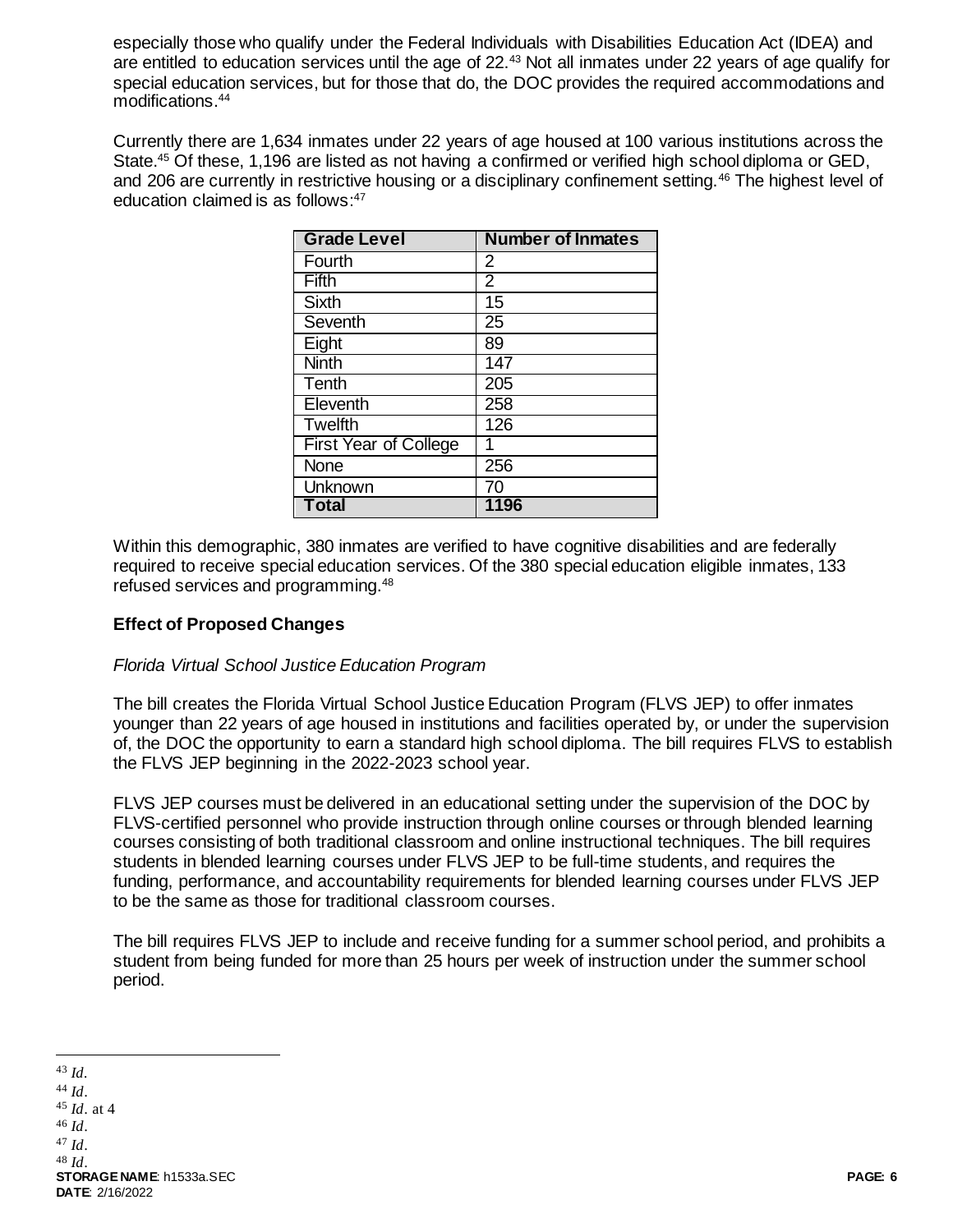The bill authorizes a student who turns 22 years of age to remain in the program if approved by the FLVS and the DOC, however funding for such a student through the FEFP is prohibited. Additionally, a student who is removed from the program may appeal to the DOE to seek reinstatement, subject to a final determination by the commissioner.

The bill requires the DOE, with the assistance of the FLVS and the DOC, to select a common student assessment instrument and protocol for measuring student learning gains for students enrolled in the FLVS JEP. The assessment instrument and protocol must be jointly reviewed for effectiveness with changes implemented as necessary. The bill requires the school performance of FLVS JEP to be assessed based on student learning gains and student progression as demonstrated by the selected assessment instrument.

The bill requires by July 1, 2023, and annually thereafter, the FLVS to negotiate a cooperative agreement with the DOC for the delivery of educational services to implement the FLVS JEP. The agreement must provide for, but is not limited to, the following:

- Roles and responsibilities of the FLVS and the DOC, including contract providers.
- Resolution of administrative issues, to include procedures for sharing information.
- Allocation of resources, including the maximization of state and federal funding.
- Procedures for educational evaluation for exceptional education students.
- Procedures for individualized progress monitoring plans for students not classified upon entry as exceptional education students. The plans must address academic, literacy, career, and technical skills and include provisions for intensive remedial instruction in areas identified as deficient.
- Curriculum and delivery of instruction, including resources required for technology.
- Procedures for assessments at an institution or facility operated by the DOC.
- Classroom management procedures and attendance policies.
- Procedures for the provision of qualified personnel and for the performance of their duties in a DOC setting.
- Provisions for improving skills in teaching and working with students in the FLVS JEP.
- Transition plans for student moving into and out of the FLVS JEP.
- Procedures for the documentation of credits earned and the transfer of student records.
- Methods and procedures for dispute resolution.
- Provisions for ensuring the safety of educational personnel and support of the FLVS JEP.

The bill requires students enrolled in FLVS JEP to take all industry certification examinations, national assessments, and statewide, standardized assessments at the institution or facility operated by, or under the supervision of, the DOC.

The bill provides that the FLVS is not required to provide more services than can be supported by the funds generated by the students participating in the program and that a student participating in the FLVS JEP is not prohibited from participating in DOC's CEP.

#### *Florida Virtual School*

The bill revises the purpose of the FLVS to include the delivery of online and blended learning education, as opposed to online and distance learning, and as such requires the FLVS BOT to enter into agreements with blended learning providers.

The bill adds students enrolled in the FLVS JEP as a priority population to be served by the FLVS and requires the FLVS BOT to submit to the SBE the number of students enrolled in the FLVS JEP.

The bill requires, beginning with the 2022-2023 school year, the FLVS BOT to include specified FLVS JEP information in the required annual report submitted to the Governor, Legislature, SBE, and the commissioner.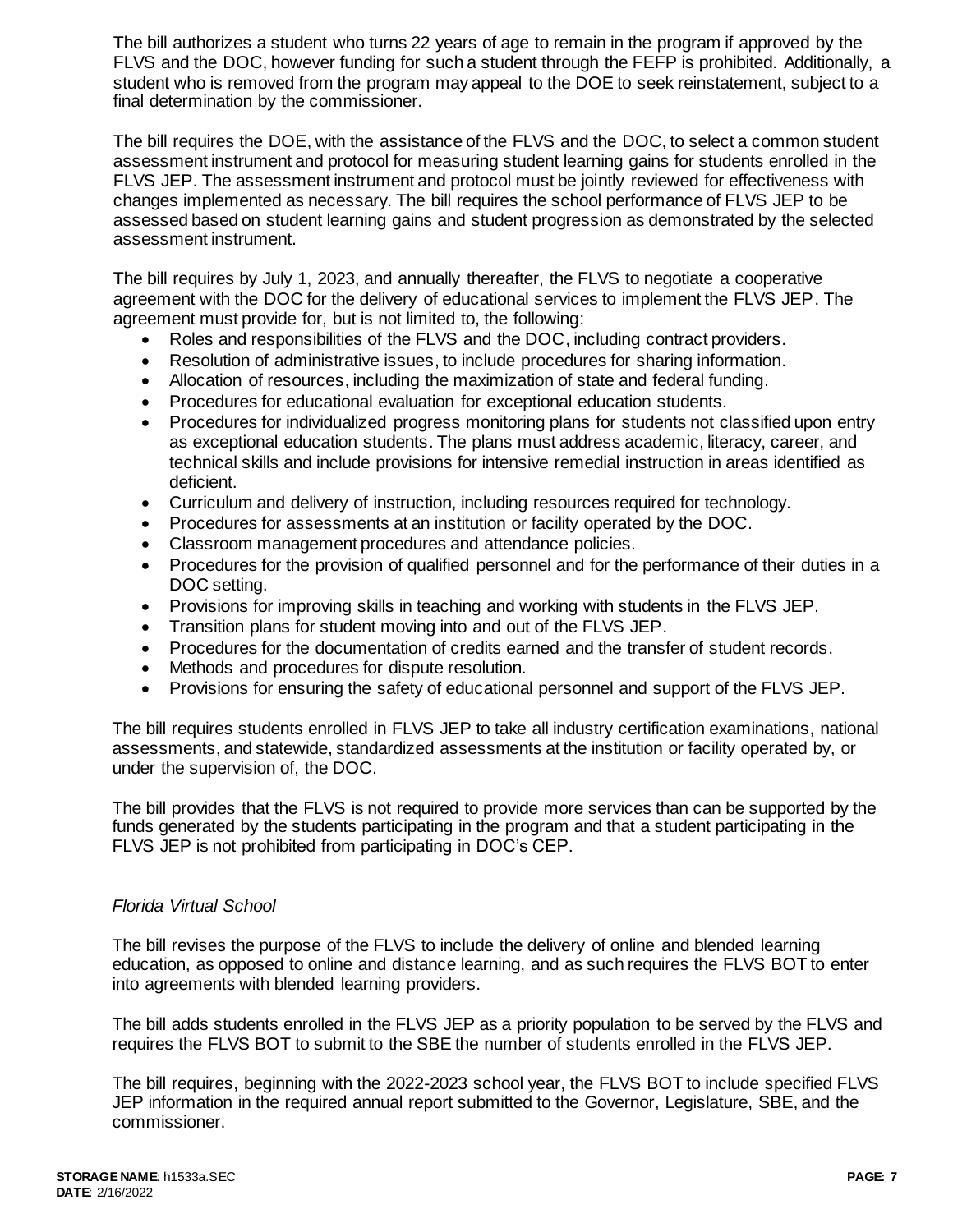# *FLVS JEP Funding*

The bill provides a definition for a full-time equivalent student enrolled in a blended learning program under FLVS JEP, differentiating such a student from one enrolled in an online learning program.

The bill requires a full-time equivalent student enrolled in a blended learning program offered by the FLVS JEP, including a student enrolled during the summer, to be funded through the FEFP based on seat time like traditional public schools. The FLVS may only be funded for full-time students enrolled in the FLVS JEP, however a student enrolled in the FLVS JEP may also enroll in an online course and be funded as provided for a student enrolled in an online learning program.

Additionally, the bill authorizes students enrolled in the FLVS JEP to be eligible for funding beyond the 180-day regular term, similar to the authorization for students enrolled in DJJ programs.

# B. SECTION DIRECTORY:

- **Section 1.** Amending s. 1002.37, F.S; revising the purpose of the Florida Virtual School to provide for the development and delivery of blended learning; requiring the Florida Virtual School to give priority to students enrolled in certain Department of Corrections education programs; conforming a reporting requirement to changes made by the act; revising the calculation of funding for the Florida Virtual School; requiring full-time equivalent students enrolled in a certain blended learning program to be reported to the Department of Education in a specified manner; specifying conditions under which the Florida Virtual School may be funded through the Florida Education Finance Program; revising the requirements of a report that the board of trustees of the Florida Virtual School must annually submit to certain entities, beginning with a specified school year; requiring students enrolled in the Florida Virtual School Justice Education Program to take specified examinations and assessments at institutions or facilities operated by, or under the supervision of, the Department of Corrections; providing for the determination of Florida Virtual School performance related to the Justice Education Program.
- **Section 2.** Creating s. 1002.371, F.S.; requiring the Florida Virtual School to establish the Florida Virtual School Justice Education Program, beginning with a specified school year; providing the purpose of the program; specifying criteria for course delivery; requiring the Florida Virtual School to report program students separately from other students for funding purposes; providing for funding of students enrolled in the program; authorizing students who turn 22 years of age while enrolled in the program to remain enrolled under certain circumstances; prohibiting funding for such a student from being reported through the Florida Education Finance Program; requiring the Department of Education, with assistance from specified entities, to select a common student assessment instrument and protocol for measuring student learning gains and progression; requiring specified entities to jointly review such assessment instrument and protocol and implement changes as necessary; authorizing students to appeal removal from the Florida Virtual School Justice Education Program, subject to a final determination on the appeal by the Commissioner of Education; requiring the Florida Virtual School to negotiate by a specified date and annually thereafter a cooperative agreement with the Department of Corrections to implement the Florida Virtual School Justice Education Program for the delivery of educational services to students under the jurisdiction of the Department of Corrections; providing requirements for such agreement; providing construction; requiring the state board and the Department of Corrections to adopt rules.
- **Section 3.** Amending s. 1011.61, F.S.; revising the definition of the term "full-time equivalent student."
- **Section 4.** Amending s. 1011.62, F.S.; conforming a provision to changes made by the act.

**Section 5.** Provides an effective date of July 1, 2022.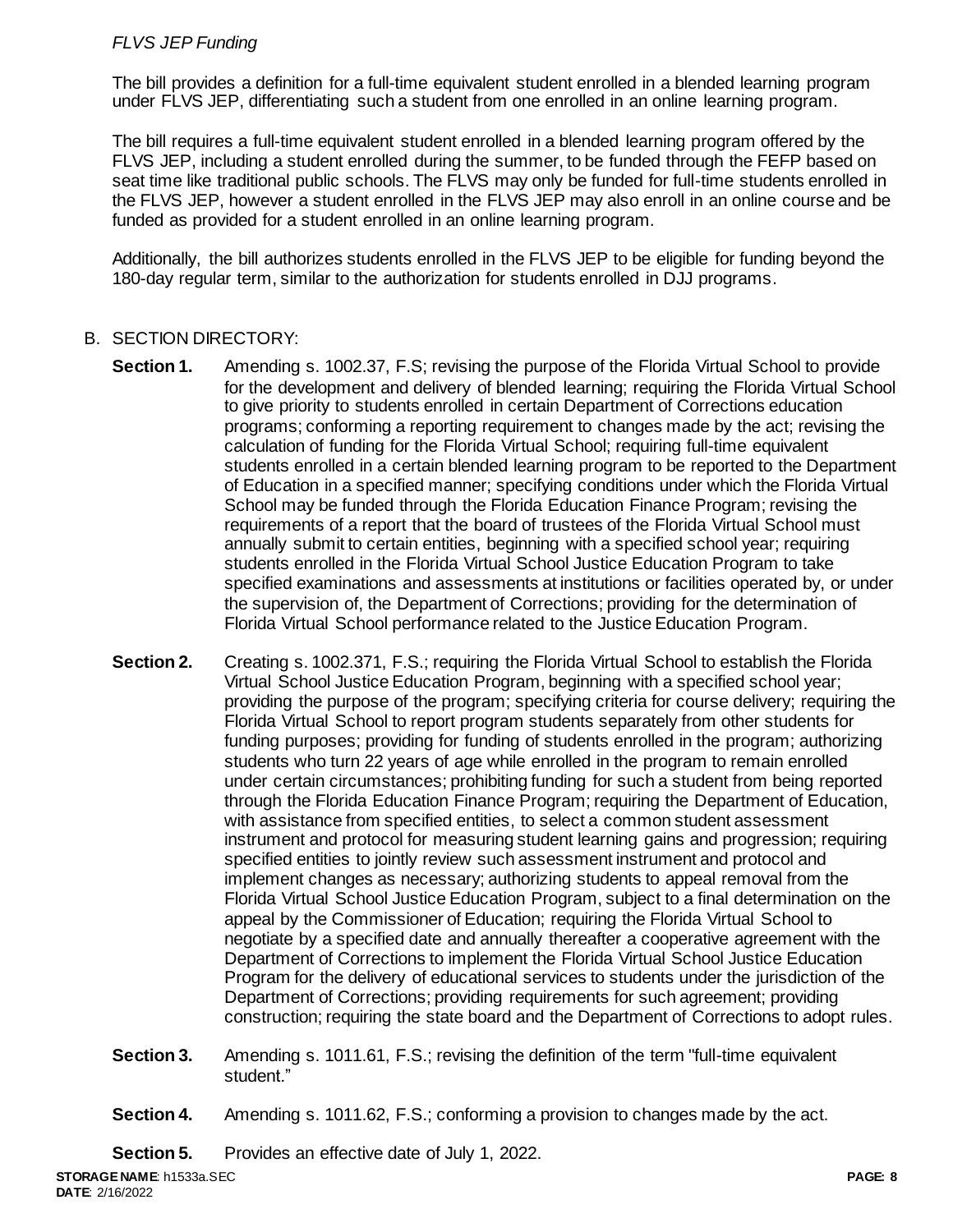## **II. FISCAL ANALYSIS & ECONOMIC IMPACT STATEMENT**

- A. FISCAL IMPACT ON STATE GOVERNMENT:
	- 1. Revenues:

None.

2. Expenditures:

*See* Fiscal Comments.

- B. FISCAL IMPACT ON LOCAL GOVERNMENTS:
	- 1. Revenues:

None.

2. Expenditures:

None.

C. DIRECT ECONOMIC IMPACT ON PRIVATE SECTOR:

None.

D. FISCAL COMMENTS:

There is an indeterminate but significant fiscal impact to the future costs if additional FTE students are added to the Florida Education Finance Program.

The Department of Corrections (DOC) recommends adding additional full-time equivalent (FTE) positions and costs as follows:<sup>49</sup>

- Two FTE in the central office for infrastructure and security at a cost of \$194,472.
- One FTE per site at cost of \$73,462 per site to support the lifecycle management of the equipment, infrastructure, and related security to support the Florida Virtual School Justice Education Program (FLVS JEP). To scale the program statewide, the DOC recommends 50 site-based FTE at a cost of \$3,673,103.

In addition, the DOC estimates a technology impact to provide for the computer workstations, infrastructure, software licensing for a single site with 200 workstations to cost \$400,000-\$550,000 with \$200,000-\$250,000 of recurring funding annually.<sup>50</sup> It is unclear what the technology impact may be to scale the program across the 100 facilities where eligible inmates are currently housed.

It is also unclear how these costs may be shared between the DOC and the Florida Virtual School (FLVS) and if there is an additional fiscal impact to the FLVS or the Department of Education to implement the FLVS JEP.

# **III. COMMENTS**

# A. CONSTITUTIONAL ISSUES:

1. Applicability of Municipality/County Mandates Provision:

None.

**STORAGE NAME**: h1533a.SEC **PAGE: 9**

 $\overline{a}$ 

<sup>49</sup> Florida Department of Corrections, Agency Analysis of 2022 Senate Bill 1226, pg.9 (Jan. 26, 2022). <sup>50</sup> *Id.* at 10